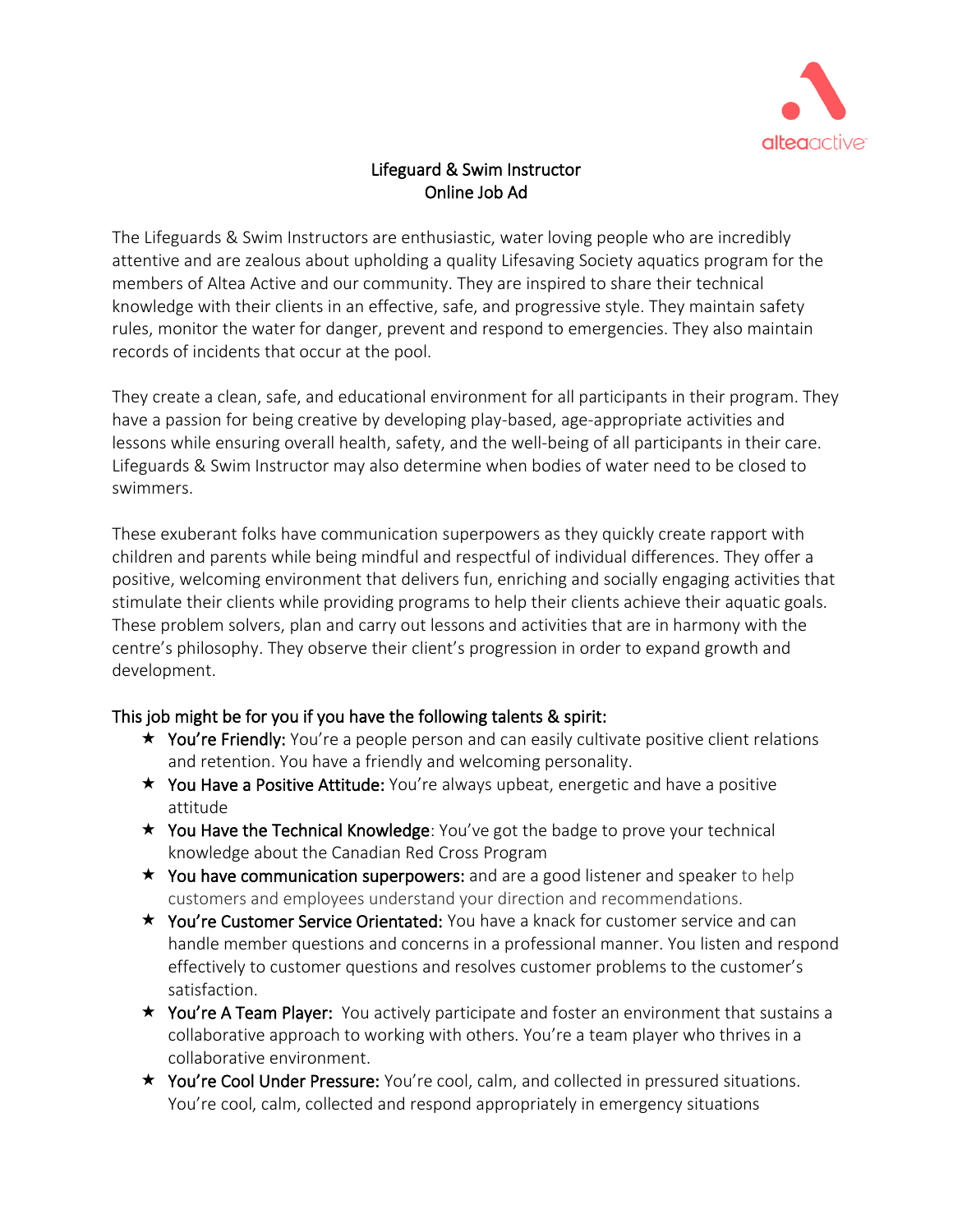- $\star$  You're Efficient: You're on the ball and move at a fast pace and have great physical stamina as many of your working hours will be standing, bending, and moving, which requires good physical stamina and fitness.
- $\star$  You're Motivated & Driven: You're motivated and driven. You take initiative. You identify opportunities and issues, and proactively acts and follows through on work activities to resolve them. You're going to take ownership of the time you spend with us and truly make a difference.

# As a Lifeguard/Swim Instructor, a typical day might include the following:

- "Check Members In" during family swim
- Opening and closing the swimming areas such as attaching guides and guards, and checking water condition before the pool opens to swimmers
- Take steps to close the swimming area if they determine that conditions are hazardous to swimmers
- Cleaning up walkways around a pool, adding chemicals according to safety guidelines, cleaning and tidying the pool deck before/after each lesson
- Maintaining proper supervision over pool and guest behaviour (scanning, roaming, enforcing rules)
- Taking necessary steps to rescue a struggling swimmer
- Organize and plan swim lessons that are age-appropriate
- Maintaining control and safety over class
- Handling member questions and concerns
- Filling out worksheets (attendance, progress)
- Properly filled out report cards ready to be handed out the last day of swimming lessons

# To land this role you need to have:

- Current Swim for Life Instructor (LSI) and National Lifeguard (NL) certifications
- All certifications must be maintained throughout employment
- Proof of certifications must be provided prior to commencing
- All team members must have current CPR/First Aid certification prior to start date and must be maintained throughout employment
- A recent Criminal Background Check prior to commencement of training and/or work.

# Perks of this position include:

- **★** Year-round work opportunity
- $\star$  Complimentary individual membership
- $\star$  A competitive wage
- **★** Group Health Benefits
- $\star$  Maternity/Paternity top up
- $\star$  Team Member Perks
- **★** Complete training and development package
- ★ Working alongside great people in a culture that fosters empowerment
- $\star$  Career-defining growth and development opportunities